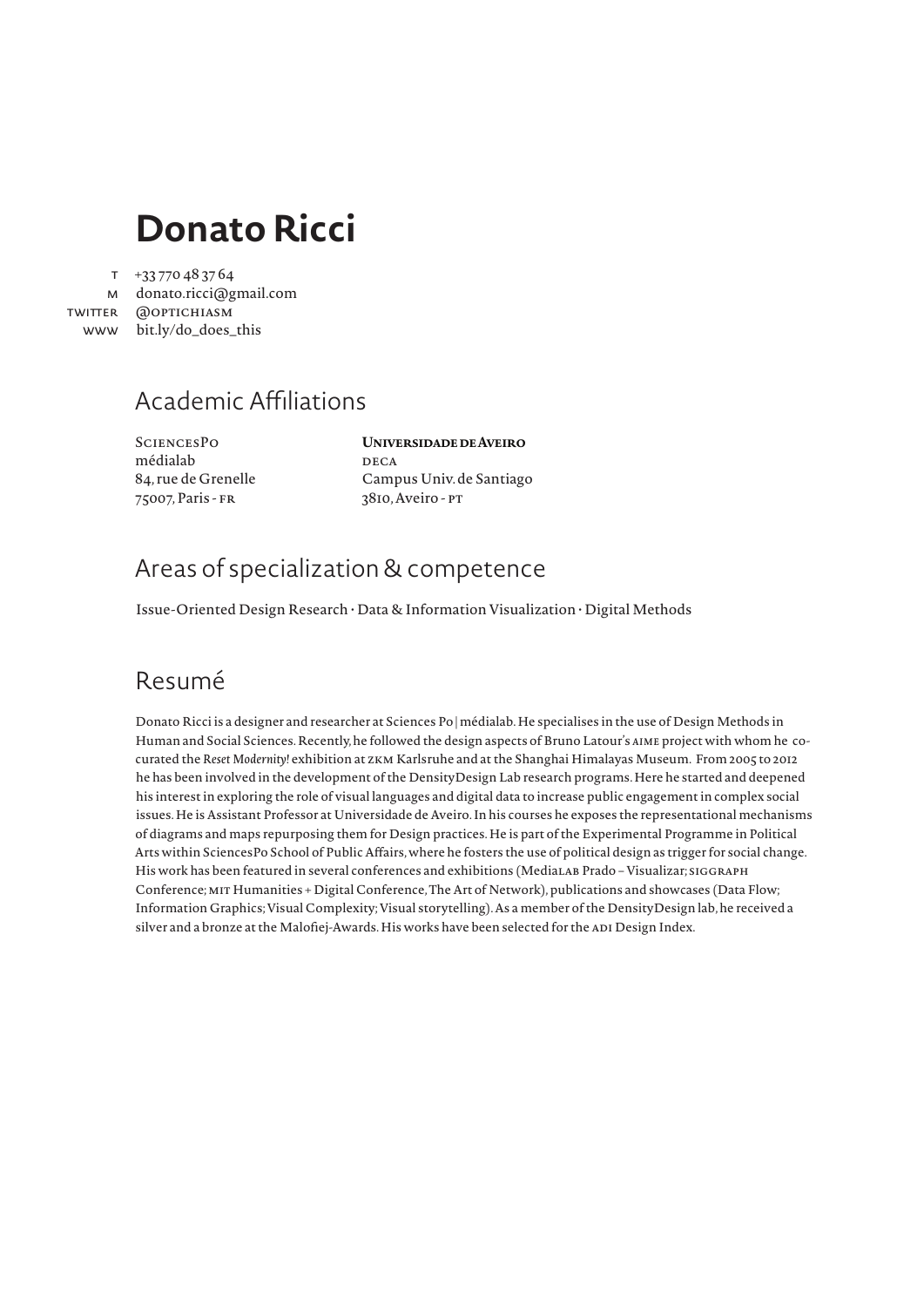# Education

#### *2007 - 2010* **Ph.D in Industrial Design and Multimedia Communication | Politecnico di Milano**

 Title of thesis: *Seeing what they are saying: Diagrams for social complexity and controversies* Research partners: Laboratorio per la Mobilità e il Trasporto - Politecnico di Milano Supervisor: Prof. Paolo Ciuccarelli | Tutor: Prof. Roberto Maja Final grade: *Magna cum Laude*

In my doctoral research I have, firstly, delineated the theoretical role of the design disciplines in addressing and intervening in socio-technical controversies; then, I have produced new research protocols and tools to observe and describe them. By originally connecting Actor-Network Theory and its applied version, Controversy Mapping, with the discipline of Information Visualization, my thesis contributed to open a speculative and applied field for Design research. The research was strongly related to the development of an advanced digital platform for quali-quantitative research methods. The results of the research have been applied to other societal issues. The experience and the skills developed during the research, in mixing digital methods of research and innovative visualization models, let me develop a series of other methods and tools. They are now used by several research groups (MROFL at the Stanford Humanities Center, DMI at University of Amsterdam), institutions (WHO, EFSA) and NGOs (IridescentLearning, Greenpeace). My thesis started and consolidated the research agenda of theDensityDesign lab, now, one of the worldwide leading lab in the field of Information Visualization. It constituted the connection with leading research authorities in the STS field and a key element for EU funded projects.

#### *1999 - 2005* **Laurea (5 years | B.Sc + M.Sc) Product Design | Politecnico di Milano, Italy**

### Education - Advanced Courses

- *2009 Ethnography and Discourse analysis* | 50h | Università Bicocca Milano
- *2008 Design Semiotics* | 50h | Politecnico di Milano
- *2008 Methods and models for Decision Making* | 50h | Politecnico di Milano
- *2007 Analysis of Complex Networks* | 32h | sicc Società Italiana Caos e Complessità

### Awards

- *2017* adi Design Index | *aime*; *Reset Modernity!* | Associazione Italiana per il Disegno Industriale, Milano, it
- *2017* Best Art Theory book | *Reset Modernity!* | filaf, Perpignagn, fr
- *2012* Silver medal | Malofiej 21 Society for News Design, Pamplona, es
- *2011* Bronze medal | Malofiej 20 Society for News Design, Pamplona, es

### Residencies & Scholarships

| 2017        | Research residence   IMÉRA - Institute for Advanced Studies, Marseille, FR      |
|-------------|---------------------------------------------------------------------------------|
| 2012 - 2015 | Post-Doctoral research fellowship   Sciences Po   médialab, Paris, FR           |
| 2010-2011   | Post-Doctoral research fellowship   Politecnico di Milano, Milan, IT            |
| 2008        | Artist-in-residence   Visualizar'08: Database City - MediaLAB-Prado, Madrid, Es |
| 2007 - 2010 | Doctoral research fellowship   Politecnico di Milano, Milan, IT                 |

Languages

Italian, MOTHERTONGUE English, PROFICIENT French, PROFICIENT Portuguese, BASIC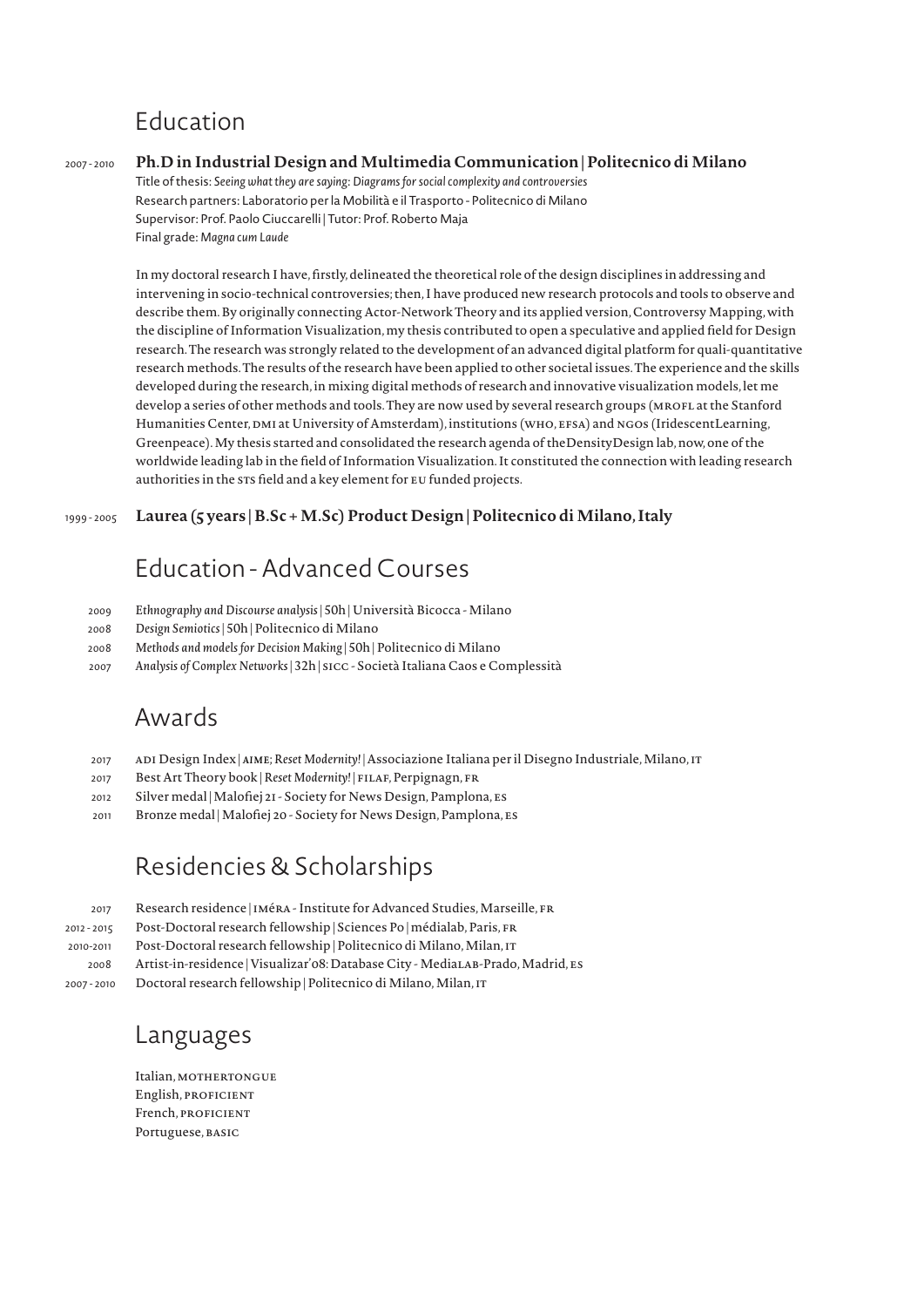# Professional Experience

#### *since 2010* **médialab | SciencesPo, Paris, fr | Design Research Lead**

I have joined the médialab to collaborate and contribute to Bruno Latour's aime project. I brought to the médialab my expertise in Design methods and Digital Humanities. I have continued to conduct my research at the crossing of Design and Science and Technology Studies, culminating recently, with the simulation of the *make it work* and the *Reset Modernity!* exhibition at zkm. Design methods are now an integral part of the médialab culture. My commitment to consolidate the disciplinary exchange between STS and design disciplines continues through the *FORCCAST* project where I'm responsible for devising methods and implementing methods to teach STS and Actor-Network Theory to a large and mixed body of students. I have continued to conduct my research at the crossing of Design and sts*.* By starting the *naturpradi* project, I've reinforced the interest f the lab in Environmental Studies by exploring the naturecity relationship and the resulting new political and public issues. Trough a series of self initiated and fuded project (i.e. *Cosy/Flat*; *Algoglithch*), my latests research interests revolve around the effect of computation, algorithms and digital platform in the public space.

#### *2016 - 2017* **Parsons - The New School of Design, Paris, fr | BBA-SDM Program Coordinator**

Within the Parsons School, I was in charge of driving the transdisciplinary Stategic Design & Management Program in the Paris campus. Relying on my hybrid research outlook, I proposed new Design methods—combining service design, participatory practices and strategic management—for addressing the shifting social, political, and ecological context of our society.

#### *2005 - 2011* **DensityDesign Lab, Milan, it | Researcher**

Serving as Vice-Director at the DensityDesign Lab, I have actively fostered the multidisciplinary research agenda of the lab. The DensityDesign lab has become an experimental platform, internationally renowned, where social scientists, semioticians and network scientists are merging their knowledge to study social complex issues.

#### *2005 - 2010* **OfficeMilano, Milan, it | Co-Founder**

OfficeMilano is a small design firm specialized in Brand Identity design and Art Direction. As founder my role was to expand its business providing strategic development guidelines.

#### *2003 - 2006* **McCann-Erickson, Milan, it | Strategic Planner Jr.**

McCann Erickson is one of the world largest advertising network. As junior planner I was involved in a medium-small unit, called Luxury Box, devoted to develop innovative communication strategies for luxury brands, expanding and visualizing the various qualitative researches conducted by the unit.

#### *2002 - 2004* **Radar Trend, Milan - it | Multimedia Jr. Designer**

Radar Trend's main business scope is to study and analyze lifestyle trends and future scenarios. As multimedia Art Director my main task was to convey efficiently the results of qualitative and quantitative researches.

### Institutional Responsibilities

| 2016-2017  | Member of the Leadership Committee, Parsons - The New School of Design, Paris, FR                   |
|------------|-----------------------------------------------------------------------------------------------------|
| since 2015 | Member of the Research Committee, digital methods @ Montclair, MSU, Montclair, US                   |
| since 2014 | Member of Advisory Board, Sciences Po   médialab, Paris, FR                                         |
| since 2013 | Member of the Board Committee, The Experimental Programme in Political Arts, Sciences Po, Paris, FR |

### Teaching Appointments Held

*since 2014* Lecturer **École Nationale Supérieure de Création Industrielle** *Digital visualization methods for Design research*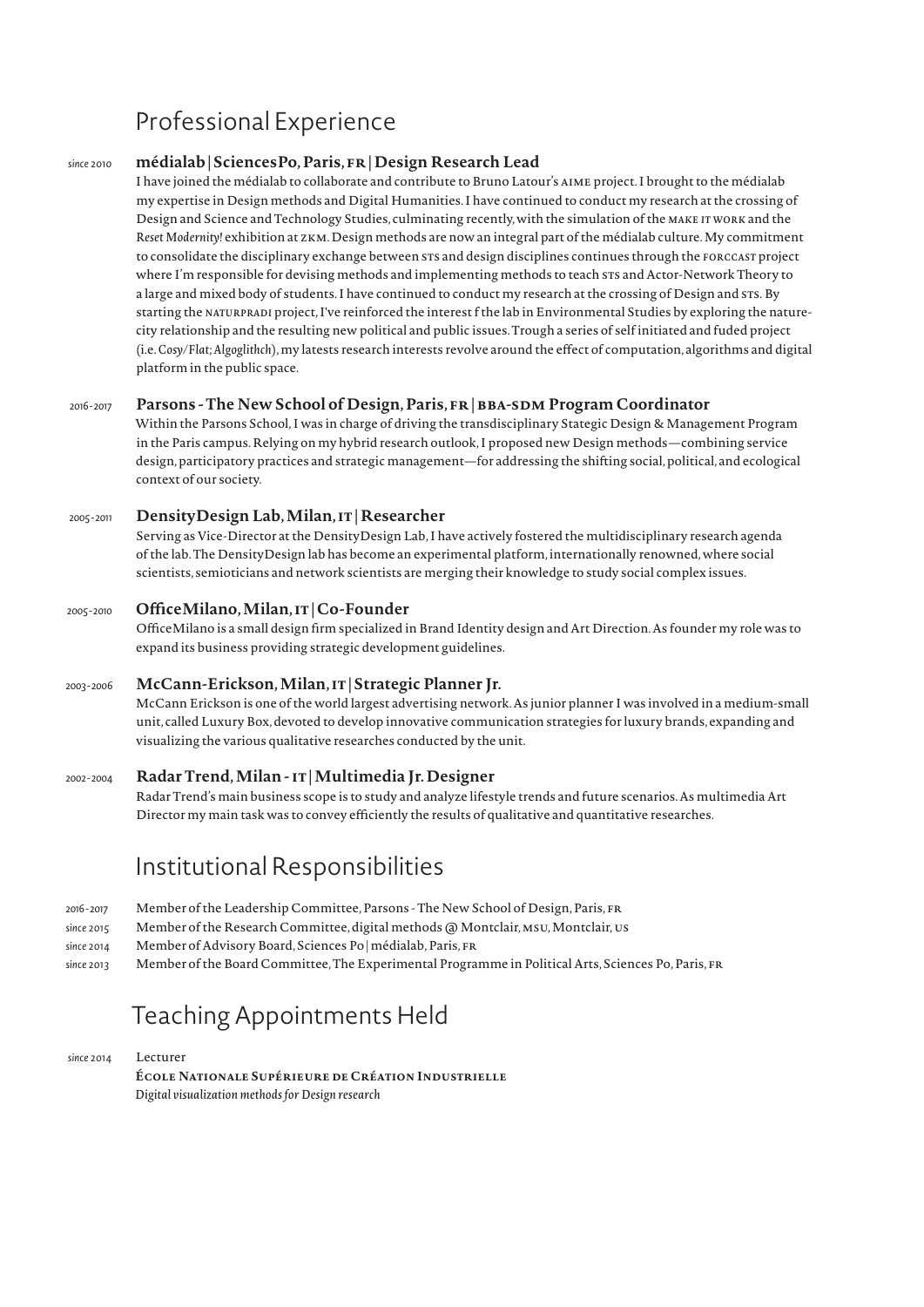| since 2013  | Assistant Professor                                                                                                                                                                             |
|-------------|-------------------------------------------------------------------------------------------------------------------------------------------------------------------------------------------------|
|             | SCIENCESPO - PROGRAMME D'EXPÉRIMENTATION EN ARTS ET POLITIQUE<br>Design methods for critical research                                                                                           |
|             | SCIENCESPO - GRADUATE PROGRAM IN COMMUNICATION, MEDIA AND CREATIVE INDUSTRIES<br>Controversy mapping   Data and Information Visualisation   Ontological Design                                  |
| since 2010  | <b>Assistant Professor</b><br><b>UNIVERSIDADE DE AVEIRO - M.SC DESIGN</b><br>Representação e Conhecimento                                                                                       |
| since 2010  | Lecturer<br>U.PORTO   ID+ INSTITUTE OF RESEARCH FOR DESIGN - PH.D DE ESTUDOS EM DESIGN<br>Culturas de Convergência nos Media                                                                    |
| 2014 - 2017 | <b>Assistant Professor</b><br>PARSONS PARIS - B.SC STRATEGIC DESIGN AND MANAGEMENT   M.SC DESIGN & TECHNOLOGY<br>Information visualization   Data visualization   Reseach & Development Methods |
| 2013-2015   | Lecturer<br>ÉCOLE NATIONALE SUPÉRIEURE DES ARTS DÉCORATIFS - M.SC DESIGN GRAPHIQUE ET MULTIMÉDIA<br>Critical, Political and Adversarial Design - Open discussion, open methods                  |
| 2011-2015   | Research Assistant Professor<br>POLITECNICO DI MILANO - M.SC COMMUNICATION DESIGN<br>Metodi e strumenti digitali per la visualizzazione                                                         |
| 2006-2008   | Part-time Faculty<br><b>ISTITUTO MARANGONI</b><br>Communication design for fashion design                                                                                                       |
|             | Selected Academic & Applied Research Works                                                                                                                                                      |
| since 2018  | Cozy/Flat   Principal investigator<br>cosyfl.at                                                                                                                                                 |
| since 2017  | AlgoGlitch   Funded by CNNum   Principal investigator<br>algoglitch.smvi.co                                                                                                                     |
| since 2016  | NATURPRADI - Nature(s) urbaine(s) en pratique(s) digitale(s)   Funded by ADEME   Principal investigator<br>naturpradi.fr                                                                        |
| since 2014  | FORCCAST - Formation par la cartographie des controverses à l'analyse des sciences et des techniques   Design researcher<br>forccast.hypotheses.org                                             |
| 2018        | Ateliers De Politiques Terriennes   Théâtre Nanterre - Les Amandiers     Design researcher<br>nanterre-amandiers.com/2017-2018/ateliers-de-politiques-terriennes                                |
| 2017        | Reset Modernity! Shanghai Perspective   Shanghai Himalayas Museum   Co-Curator<br>g-u-i.net/projects/reset-modernity-shanghai-perspective                                                       |

*2016 Reset Modernity! |* zkm Karlsruhe | Co- Curator zkm.de/en/event/2016/04/globale-reset-modernity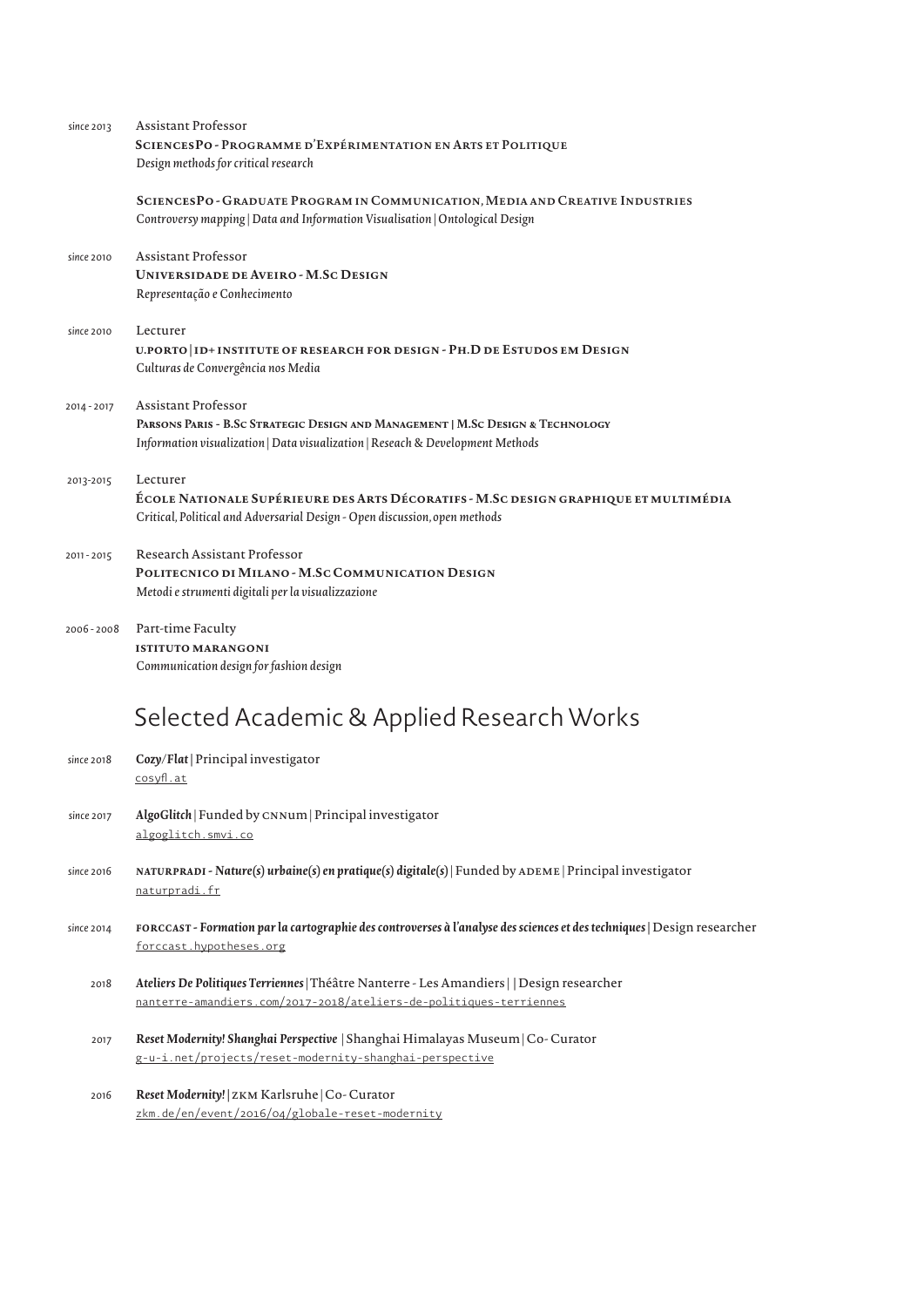| 2015        | RICARDO - Research on International Commerce   Data visualization<br>ricardo.medialab.sciences-po.fr                                                                                         |
|-------------|----------------------------------------------------------------------------------------------------------------------------------------------------------------------------------------------|
| 2012-2015   | AIME - An Inquiry into Modes of Existence   Founded by $EC 7th FP$   Design researcher<br>modesofexistence.org                                                                               |
| 2015        | Anthropocene Observatory Explorer   Commissioned by Armin Linke and Territorial Agency   Designer<br>zkm.de/en/event/2015/10/globale-exo-evolution                                           |
|             | IDES EV - Identification and analysis of the main drivers for Ebola virus spillover   Funded by EFSA   Principal investigator<br>bit.ly/ides_ev                                              |
|             | MAKE IT WORK: the Theater of Negotiations   Théâtre Nanterre - Les Amandiers   Design researcher<br>cop21makeitwork.com/simulation<br>live.dcfvg.com/<br>github.com/robindemourat/cassiopeia |
| 2013 - 2015 | MEDEA - Mapping Environmental Debates on Adaptation   Funded by ANR   Designer<br>tools.medialab.sciences-po.fr/medea-new                                                                    |
| 2011-2014   | <b>EMAPS - Electronic Maps to Assist Public Science</b>   Funded by EC $7th$ FP   Design researcher<br>climaps.eu<br>emapsproject.com                                                        |
|             | From Before The Cradle - Mapping controversies on C-Section and Family Planning   Funded by WHO   Principal investigator<br>labs.densitydesign.org/who/home.html                             |
| 2013        | SCIENTIFIC HUMANITIES - SciencesPo MOOC   Designer<br>coursera.org/course/sh                                                                                                                 |
| 2012 - 2013 | TELLTALE - Visualizing urban digital traces   Design researcher<br>densitydesign.org/research/telltale-visualizing-urban-digital-traces                                                      |
| 2011-2012   | LA LETTURA - New languages in data journalism   Commissioned by Corriere della Sera   Lead designer<br>densitydesign.org/research/la-lettura                                                 |
| 2011        | Decode Or Die   Commissioned by RTI Mediaset   Principal investigator<br>densitydesign.org/research/link-10-decode-or-die                                                                    |
|             | NET @ WORK   THE MAP OF THE FUTURE   Commissioned by Wired Italia   Lead designer<br>densitydesign.org/research/network                                                                      |
|             | EXPOMAP   Commisioned by EXPO2015 Milano   Lead designer<br>densitydesign.org/research/expo-2015-themes-visualization                                                                        |
|             | Design Research Maps, Visions Of Academic Design Research   Commissioned by Sistema Design Italia   Lead designer<br>densitydesign.org/research/drm                                          |
| 2009 - 2011 | DUST   Commissioned by Iridescent Learning   Lead designer<br>densitydesign.org/research/dust                                                                                                |
| 2008        | CITYMURMUR   Sponsored by Madrid MediaLAB Prado   Principal investigator<br>citymurmur.org<br>behance.net/gallery/487800/CityMurmur                                                          |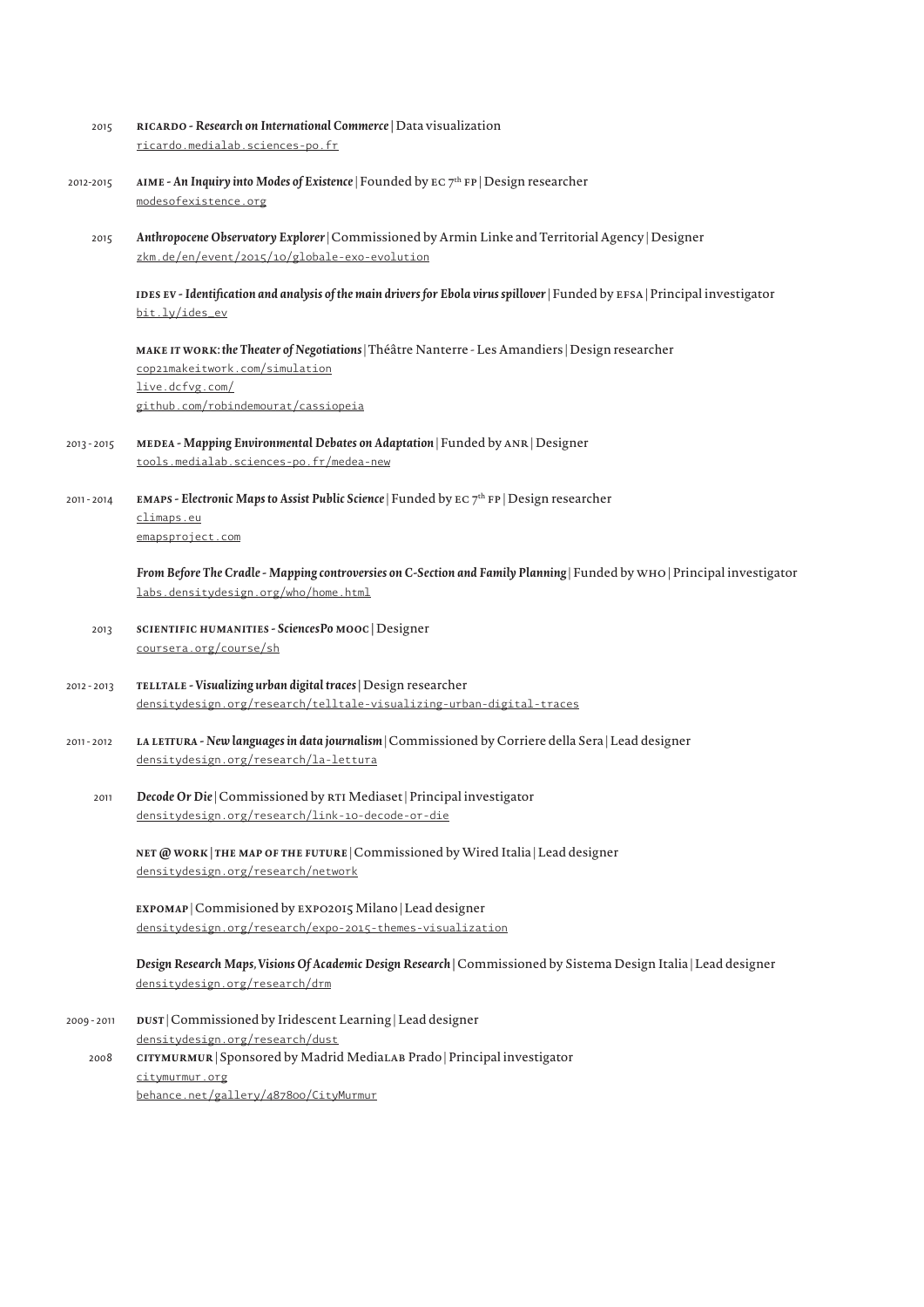### Tools, applications & software

- *2016 catwalk* | Curation tool for Twitter corpora medialab.github.io/catwalk
- *2015 seealsology* | Exploring Wikipedia pages link environment tools.medialab.sciences-po.fr/seealsology
- *2014 dicto* | Web app for "soft-cut" video montages github.com/robindemourat/dicto\_fullstack
- *2011 fineo* | Web app for Sankey diagrams densitydesign.org/research/fineo
- *2009 turtle* · *versus* · *sven* | Analizing and visualizing digital text corpora densitydesign.org/research/turtle densitydesign.org/research/versus

### Scientific Publications

#### Book Chapters

 Ricci, D. De Mourat, R. (2019).How does a format make a public? The production of transdisciplinary collectives through distributed publishing strategies.In J. Gray & M.P. Eve (Eds.), *Old Traditions & New Technologies: The Pasts, Presents, and Futures of Open Scholarly Communication*. Cambridge, Mass: mit Press.

 Ricci, D & de Biase, A. (2018). Articuler les temps et les présences de la nature urbaine : une méthode contemporaine. In M. Solene (Ed.), *Territoires durables : de la recherche à la conception*. Editions Parenthèses/ADEME.

Ricci, D. (2016). Don't Push That Button! In B. Latour (Ed.), *Reset Modernity!* Cambridge, Mass.:mit Press.

Ricci, D. (2013). Linguaggi e proiezioni cartografiche del territorio: dal panorama del Reno alle orme digitali. In L. Coccia (Ed.), *Architettura e Turismo*. Milano: Franco Angeli.

Caviglia, G., Ciuccarelli, P., & Ricci, D. (2010).Dust. La multidimensionalità del dato e la sua visualizzazione. In P. Bertola and S. Maffei (Eds.), *Design Research Maps*. Milano: Maggioli.

Ricci, D., & Ciuccarelli, P. (2009). Design and visualization. Diagrammatic tools for complexity. In E. Lupo & C. Campagnaro (Eds.), *Designing Connected places*. Milano: Editrice Compositori.

 Ricci, D., & Ciuccarelli, P. (2009). Complexity Maps. In E. Lupo & C. Campagnaro (Eds.), *Designing Connected places*. Milano: Editrice Compositori.

 Ricci, D., Caviglia, G., Quaggiotto, M., Scagnetti, G., Graffieti, M., Granados Lopez, S., & Guido, D. (2009). New maps from the media-city. CityMurmur as a tool for the visualization of urban space. In Z. Khaldoun (Ed.), *Nouvelles cartographies, nouvelles villes*. HyperUrbain.2. Paris: Europia Productions.

#### journal Articles

 Ricci, D. (2019). Tensing the Present. An annotated anthology of design techniques to compose political representations. *Diseña*, (14).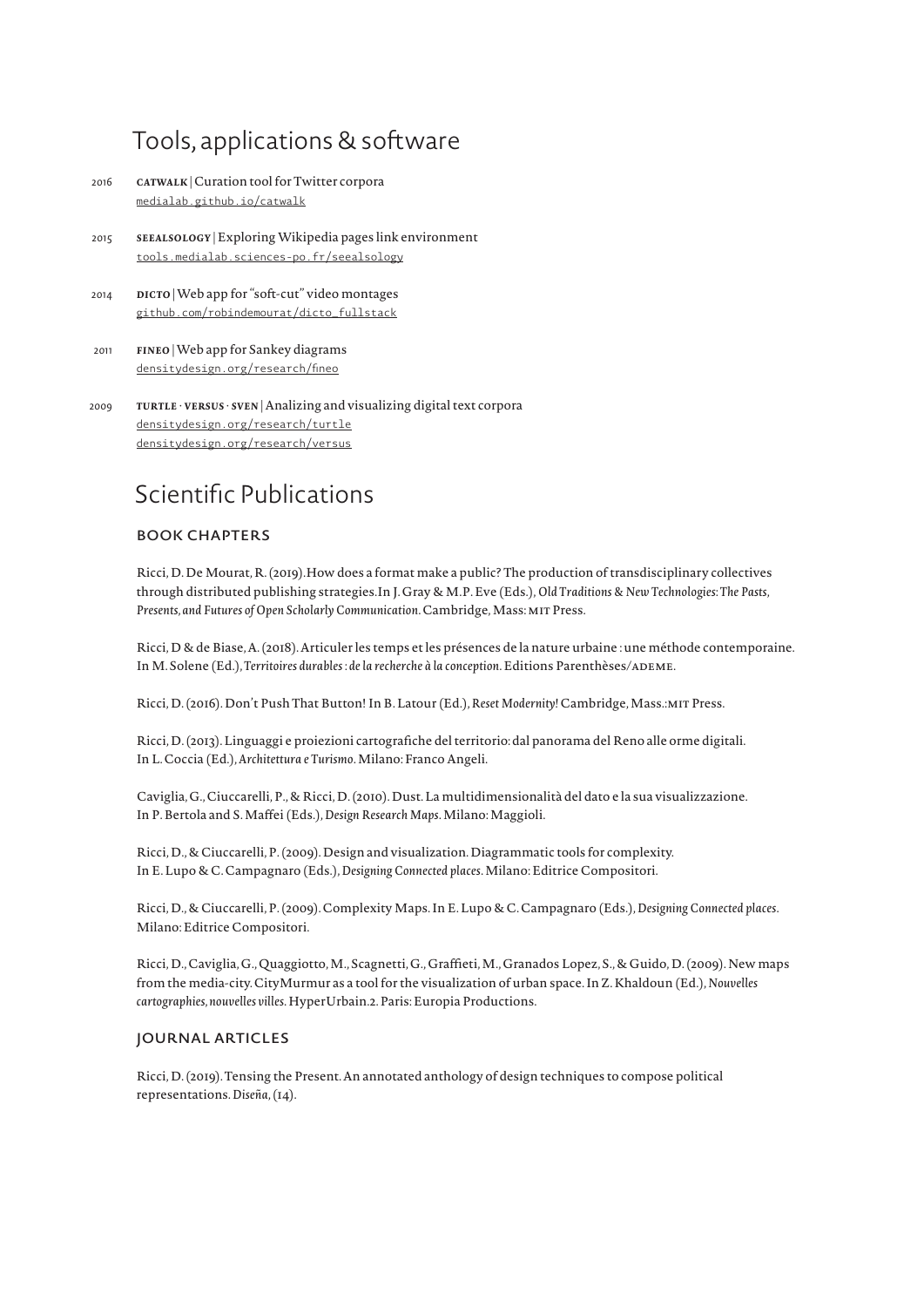Ricci, D., de Mourat, R., Leclercq, C., & Latour, B. (2015). Clues. Anomalies. Understanding. Detecting underlying assumptions and expected practices in the Digital Humanities. *Visible Language*, 49(3), 35.

 Venturini, T., Ricci, D., Mauri, M., Kimbell, L., & Meunier, A. (2015). Designing Controversies and their Publics. *Design Issues*, 31(3), 74–87.

Ricci, D. (2013). Documenti di scena. *Progetto Grafico,* (23), 98-105.

 Azzi, M., Caviglia, G., Ricci, D., Ciuccarelli, P., Bonetti, E., & Bontempi, L. (2011). Dust: A Visualization Tool Supporting Parents' School- Choice Evaluation Process. *Parsons Journal for Information Mapping*, 3(4), 1-7.

Ricci, D. (2011). In Poche Parole. Brevi note sulla storia dei linguaggi visuali. *link - Idee per La Televisione*, (10), 143–153.

 Graffieti, M., Scagnetti, G., Ricci, D., Masud, L., & Porpora, M. (2011). Tell Them Anything but the Truth: They Will Find Their Own. *Leonardo*, 44(3), 250–251.

Scagnetti, G., & Ricci, D. (2006). Diagrammi generativi. *Lineagrafica*, (365), 58–65.

#### selected peer-reviewed conferences

 Ricci, D., Colombo, G., Cointet, J.P., Rankovich, A. (2018). Enrolling nature in the smart city. Discourses and imaginaries from Paris. In *Annual international conference - Royal Geographical Society*. 2018. Cardiff.

Ricci, D., Brilli, A., & Tassi, R. (2018). Repurposing Digital Methods for Human-Centered Design: The case of Urban Nature in Paris. In *DRS 2018. Catalyst proceedings*. Limerick.

 Ricci, D., Colombo, G., Meunier, A., & Brilli, A. (2017). Designing Digital Methods to monitor and inform Urban Policy. The case of Paris and its Urban Nature initiative. In *3rd International Conference on Public Policy (ICPP3)*. Singapour.

 Tassi, R., Brilli, A., & Ricci, D. (2018). Digital Methods for Service Design. Experimenting with data-driven frameworks. In *ServDes2018 - Service Design Proof of Concept*. Milan.

 Girard, P., Dedinger, B., Ricci, D., Ooghe, B., Jacomy, M., Plique, G., & others. (2016). RICardo Project: Exploring XIX century international trade. In *Digital Humanities 2016 proceedings*. Kraków.

De Mourat, R., Ricci, D., & P. L. , Boulanger. (2014). AIME: opening the context of a Humanities inquiry. In *di2014 digital intelligence | intelligences numériques*. Nantes.

 Masud, L., Valsecchi, F., Ciuccarelli, P., Ricci, D., & Caviglia, G. (2010). From Data to Knowledge - Visualizations as Transformation Processes within the Data-Information-Knowledge Continuum. In E. Banissi, & al. (Eds.), 1*4th International Conference Information Visualisation*. London: ieee.

 Ricci, D. (2010). Seeing what they are saying: Diagrams for socio-technical controversies. In D. Durling, & al. (Eds.), *DRS2010 - Design & Complexity proceedings*. Montreal.

 Valsecchi, F., Ciuccarelli, P., Ricci, D., & Caviglia, G. (2010). A Didactical Framework to Experiment the Potential of Visual Languages in Engaging Social Complexity. In D. Durling, R. Bousbaci, L.-L. Chen, P. Gauthier, T. Poldma, S. Rowoth-Stokes, & E. Stolterman (Eds.), *DRS2010 - Design & Complexity proceedings*. Montréal.

Valsecchi, F., Ciuccarelli, P., Ricci, D., & Caviglia, G. (2010). The DensityDesign lab: communication design experiments among complexity and sustainability. In *Young Creators for Better City and Better Life - Cumulus Conference 2010*. Shangai.

Ricci, Donato, P. Ciuccarelli, and F. Valsecchi. 2008.Handling changes trough diagrams: Scale and grain in the visual representation of Complex Systems. In C. Cipolla & P. Peruccio (Eds.), *Changing the Change proceedings*. Turin.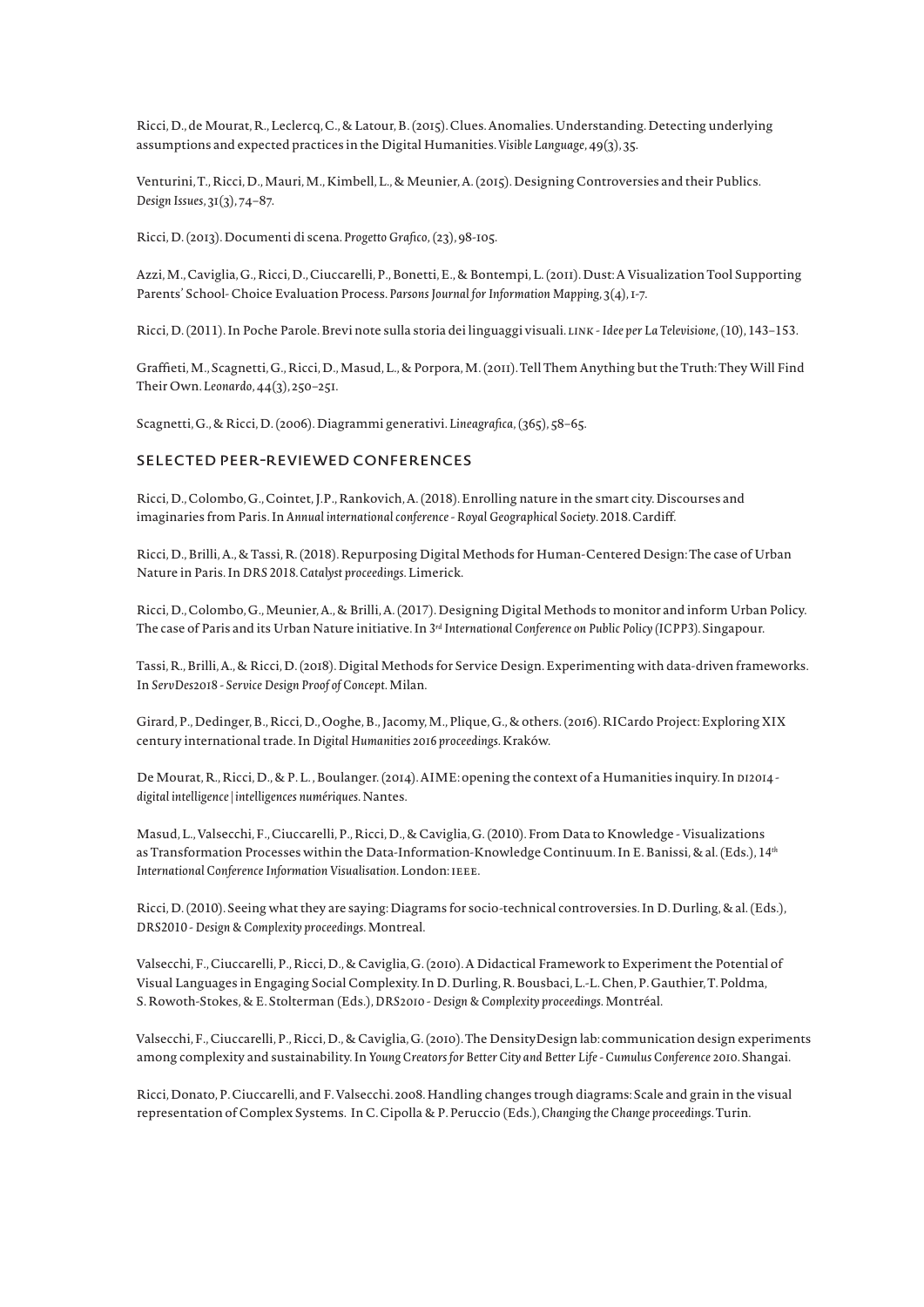Scagnetti, G., Ricci, D., Baule, G., & Ciuccarelli, P. (2007). Reshaping communication design tools. Complex systems structural features for design tools. In S. Poggenpohl (Ed.), *IASDRO7 proceedings*. Hong Kong.

#### Tecnical report

Ricci, D., & Grotto, E. (2015). Identification and analysis of the main drivers for Ebola virus spillover. *EFSA Supporting*  Publications, 12(7). EFSA-Q-2014-00857

## Selected Invited Communications & Workshops

| Nov. 09            | KEYNOTE - DIGICOM, II International Conference on Design and Digital Communication   Braga, PT                                                                                                        |
|--------------------|-------------------------------------------------------------------------------------------------------------------------------------------------------------------------------------------------------|
| 2018               | Tensing The Present: Design And Political Representation                                                                                                                                              |
| Nov. 01-03         | WORKSHOP - SCHOOL OF SCHOOLS, 4th Istanbul Design Biennial   Istanbul, TK                                                                                                                             |
| 2018               | <b>Teaching Lies</b>                                                                                                                                                                                  |
| Sep. 19            | KEYNOTE - IV BAU DESIGN FORUM. Political Design.   Barcelona, ES                                                                                                                                      |
| 2018               | This Now Here: the political life of fragile contemporary entities                                                                                                                                    |
| Jul. 07            | KEYNOTE - MATTER OF IDENTITY   Naba   Milano, IT                                                                                                                                                      |
| 2018               | Calculated Identities. Abstract representation with sensible effects                                                                                                                                  |
| Jun. 30            | KEYNOTE - NETWORK EFFECT   Drugo More   Rijeka, KR                                                                                                                                                    |
| 2018               | Protocol for a useful uselessness                                                                                                                                                                     |
| Jun. 23            | KEYNOTE - TECH TALK @ THE DOCK   Fjord   Dublin, IR                                                                                                                                                   |
| 2018               | Human methods for calculated publics                                                                                                                                                                  |
| May 14-18          | WORKSHOP - TRAINING DAYS @ ISIA   Urbino, IT                                                                                                                                                          |
| 2018               | <b>Fast Cooking</b>                                                                                                                                                                                   |
| Sep. 20            | MIGRATION AND GLOBAL JUSTICE   International Metropolis Conference 2017, The Hague, NL                                                                                                                |
| 2017               | <b>Walking Duindorp</b>                                                                                                                                                                               |
| Jul. 03-07         | KEYNOTE - DIGITAL METHODS INITIATIVE SUMMER SCHOOL   University of Amsterdam   Amsterdam, NL                                                                                                          |
| 2017               | The Materiality of Diagrams                                                                                                                                                                           |
| Aug. 08-17         | WORKSHOP - DIGITAL TRACES I: META-MORPHOLOGIES OF ST. PETERSBURG   Summer Lab @ The Science and                                                                                                       |
| 2016               | Technology Studies Center at European University   St Petersburg, RU                                                                                                                                  |
| Jun. 01-03<br>2016 | KEYNOTE - MEDIA ECOLOGIES: INFORMATION, DISTRIBUTION, KNOWLEDGE IN ENVIRONMENTAL HUMANITIES<br>Ruprecht-Karls-University Heidelberg, Heidelberg, DE<br>AIME: A Creative Laboratory For The Humanities |
| May 05-09<br>2016  | EXPERT WORKSHOP NETWORK VISUALISATION IN THE CULTURAL HERITAGE SECTOR   DH Benelux conference  <br>Luxembourg, LX<br>Narrating Networks                                                               |
| Sep. 23-24<br>2015 | WORKSHOP - MAPPING COMPLEXITY IN SOCIAL SCIENCES: BIG DATA, SOCIAL MEDIA & DATA VISUALIZATION   Montclaii<br>State University   Montclair, us<br>A primer on Digital Methods                          |